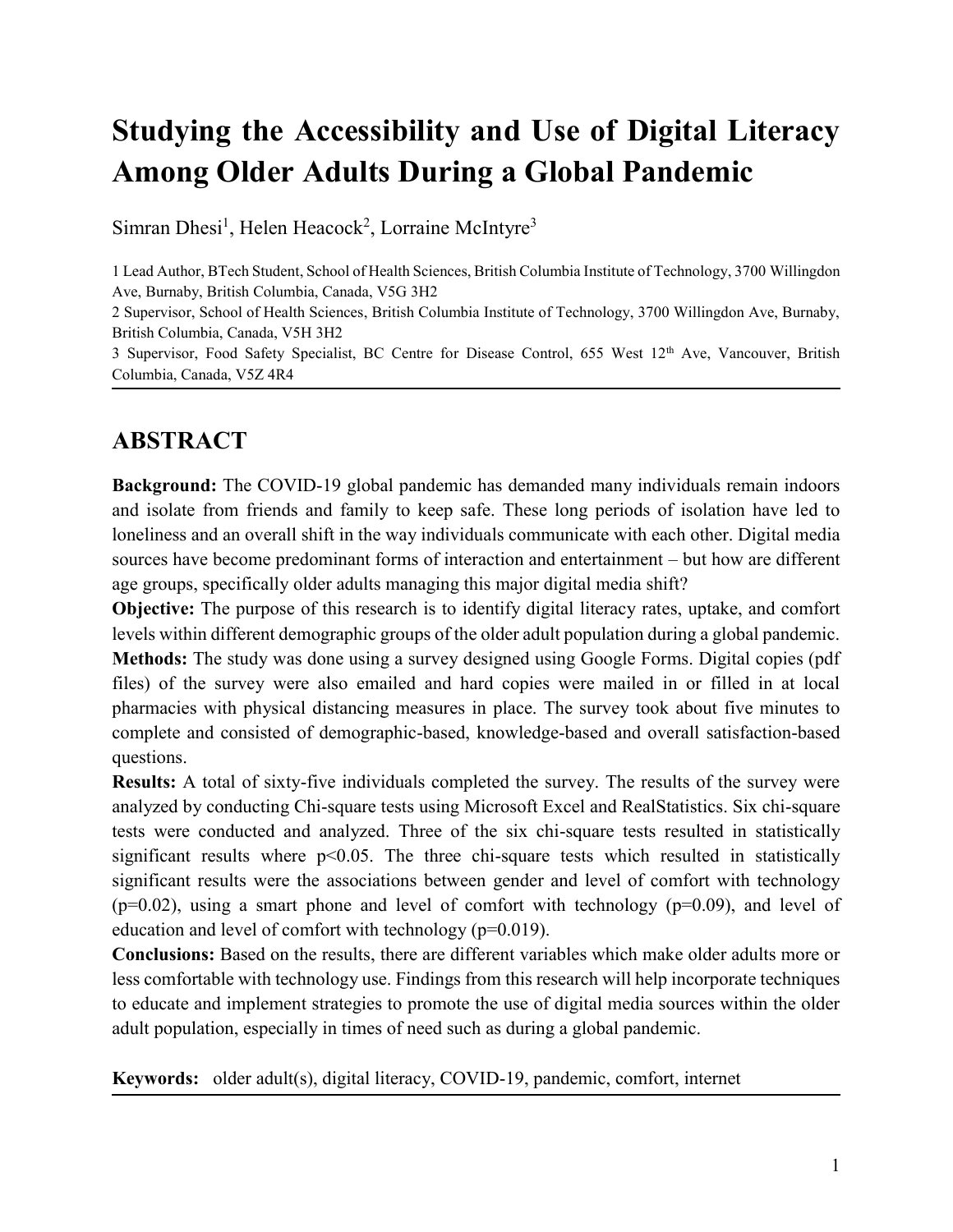## **INTRODUCTION**

COVID-19 marks the largest pandemic since the 1918 H1N1 pandemic. Sources of information and media during the 1918 H1N1 pandemic were as simple as photographs, newspapers, speeches, books and art (Badsey, 2014). Whereas, with COVID emerging almost exactly a century after the last major pandemic, there has been significant development, acceptance and use of technology. Simple technologies such as basic Internet and cable, as well as more complex social media platforms such as Instagram and Facebook were not developed until after 1950s (Cuthbertson, 2019). The norm in 2021 has shifted from face-to-face in person interaction to video-calling, instant messaging, and meeting virtually with friends, families and colleagues. These forms of communication and media have become more prevalent now than ever before, due to the physical distancing measures that are in place to reduce the spread of COVID as well as the increasing need to maintain social interactions for good mental health. There has been a complete societal shift to stay safe where many individuals are staying home, relying on technology for work, school and virtual doctor's visits (George-Cosh, 2020).

An interest in this topic arose during practical experience at a pharmacy with the development of a new pharmacy phone application and working with a range of age groups. The phone application was developed to help patients refill their prescriptions and contact doctors virtually, which would ultimately save patients time waiting at the pharmacy. The application was developed as a convenient tool for patients as

well as to help increase safety measures during the pandemic. The application would ensure there was less direct contact with patients. However, from practical experience, there has been much witnessed frustration, stress and lack of understanding around how to use the phone application, specifically in the older adult population and when compared to the general adolescent and middle-aged groups.

## **LITERATURE REVIEW**

The importance of this research is to understand the challenges faced by the older adult population in relation to digital literacy, how these challenges effect their lives and most importantly how to implement change in the older adult community in relation to health promotion strategies and digital literacy in a developed world during a pandemic.

It is important to note, that much of the current literature that exists on digital literacy in older adults is focused on general health-related measures or relates to the general acceptance of information and communications technology (ICT) networks within the senior population. Whereas literature specifically relating digital literacy, pandemics and older adults is virtually nonexistent. The possible reason for the lack of information related to pandemics might be due to the quick and very recent transitions to primarily online platforms.

### **Study Population**

From 2000 to 2020, the proportion of total Canadians aged 65 and older increased from 12.6% to 18% (Statistics Canada, 2020). These statistics represent an aging population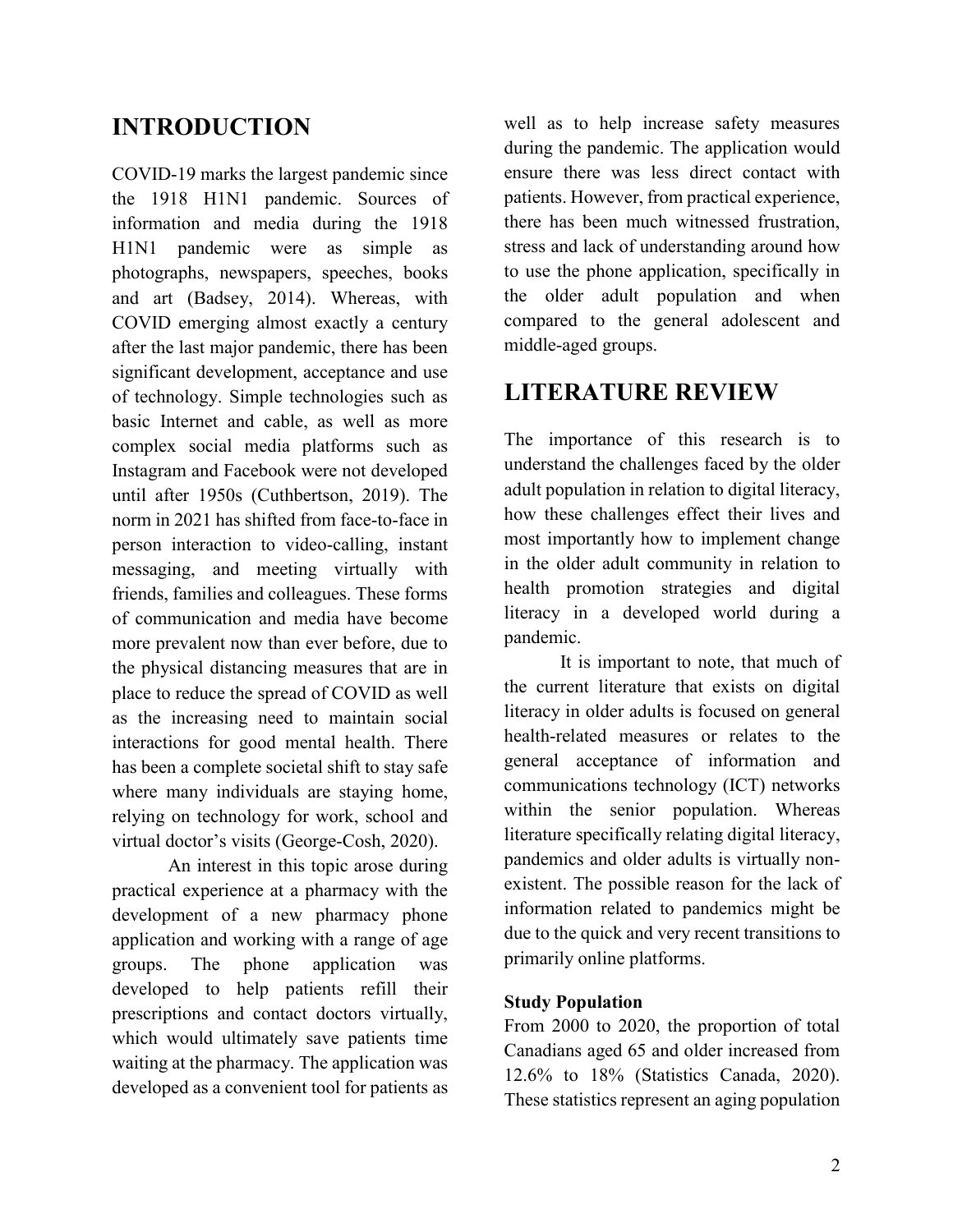where the senior Canadian group is growing as the other age groups proportionately represent less of the total Canadian population over the years. Similarly, in China in 2018, individuals aged 65+ represented 26% of the total population (Sun, 2020). These statistics highlight the importance of looking at the older adult population for the purpose of this research as they may be a good representation of the general global older adult population.

### **COVID-19 and Isolation**

With the emergence of COVID-19 pandemic in the last year, there have been a number of challenges, specifically related to mental health and overall quality of life (WHO, 2020). For the older adults, social participation and the number of friends they have are important reflectors of their quality of life, and these social interactions can be increased with the use of Internet (Sun, 2020). Public health actions to physically distance and reduce physical contact with friends and families has been an adjustment for everyone, specifically for the older adults who may have only had social interactions via physical connections or meeting with friends prior to the pandemic (CDC, 2020, July). Many seniors also live alone due to the loss of family members and face other health factors such as hearing loss and chronic illness, which further increases their risk for loneliness and social isolation (CDC, 2020, November). It is also important to note that individuals may feel lonely without being socially isolated from their friends and family (CDC, 2020, November). In addition to this, older adults have been considered to be a vulnerable group for COVID-19 as they are at increased risk of severe disease outcomes

(Government of Canada, 2020). Therefore, this vulnerable group is more likely to spend more time being isolated for longer periods than the general population during a pandemic, which could lead to further social disconnection, loneliness, depression, and anxiety (ABC Life Literacy Canada, 2020). During the pandemic, some seniors have reported that the loneliness itself feels like a disease as they have "nothing to look forward to" (Welsh, 2020). It is important to recognize that during stressful times such as a pandemic, everyone will cope with stressors differently (CDC, 2020, July).

### **Older Adults and Internet Use**

According to Statistics Canada, from 2007 to 2016, internet use doubled from 32% to 68% among Canadians aged 65 and older while in comparison, internet use in middle-aged and younger seniors was much higher (Schimmele, 2019). These statistics may be an indication that Canadian seniors are willing to learn and uptake Internet use as part of their lives. A study conducted in 2020 in China found that 38.6% of seniors used the internet (Sun, 2020). Interestingly, global rates of social media usage, specifically with Facebook, had also increased by 20% for the 65+ age group and this made up about 5% of total users of social media (Dascălu, 2018). However, has there been more or less uptake of digital literacy in the general senior population, and has it enabled them to maintain their social interactions and quality of life prior to the pandemic? Are digital sources of communication and information easily accessible to the older adults, and if not, who is there to help them? These are all questions that will be examined throughout this research.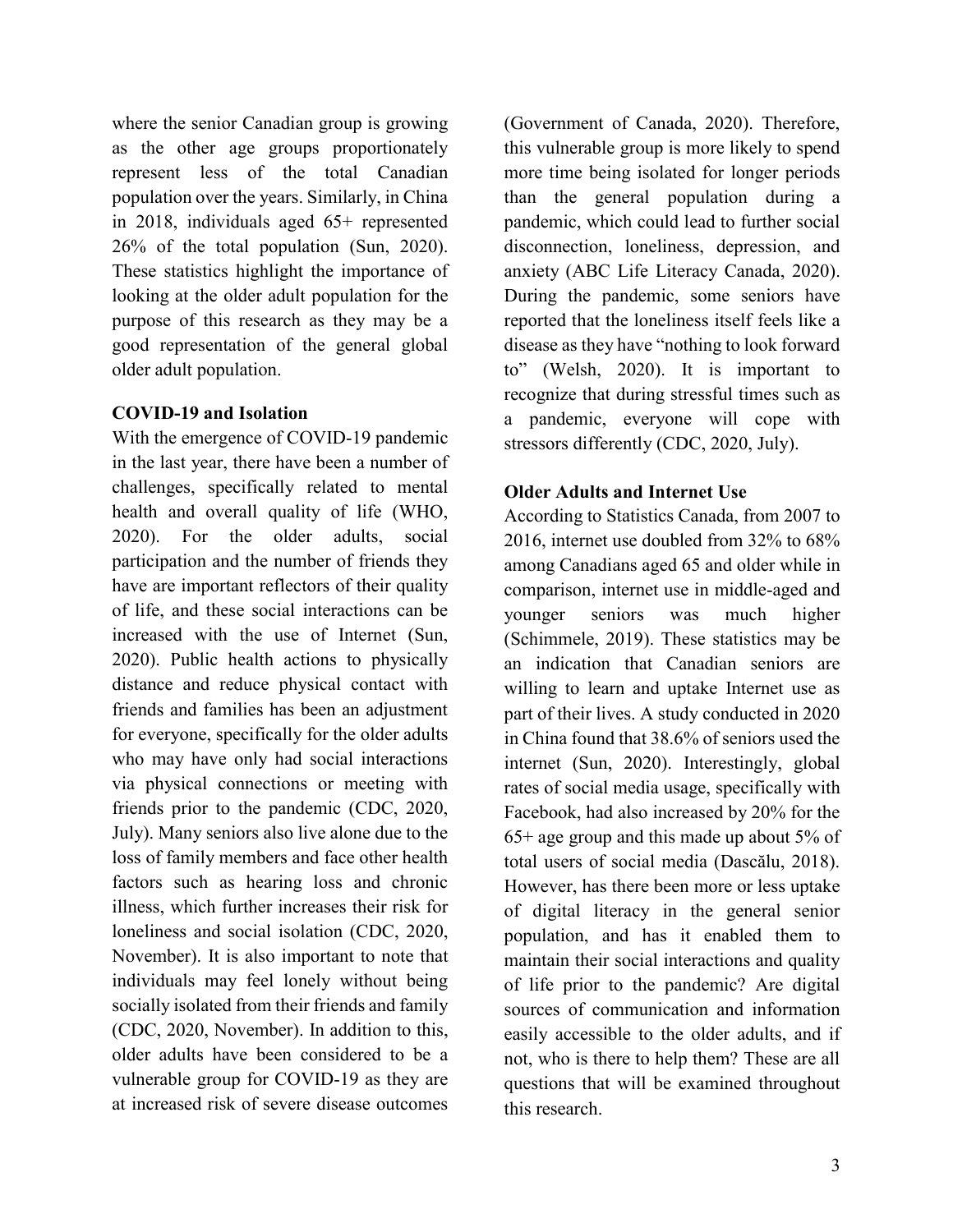Using ICT for health services was seen as being more cost-effective for older adults as opposed to in-person services (Heart, 2011). However, the use of ICT in the older adult population in the literature overall did not seem to be well-adopted, and this may be due to a multitude of factors. One study found that "although there (had) been some increase in adoption of modern technologies, including ICT, most of the barriers… are still valid" (Heart, 2011). The main reason individuals in this study did not adopt to modern technology was non-use due to 'no interest' or 'no need' (Heart, 2011). Similarly, in a study conducted in Sweden, older adults and people with functional limitations were increasingly recognized as not participating in mainstream usage of ICT (Melander-Wikman, 2008). A trend found in the study conducted in China was that low economic development resulted in lower rates of Internet use within the older adult population (Sun, 2020). Along with this, greater Internet usage was also correlated to higher education and income (Sun, 2020).

Eurostat reports indicated that age and level of formal education also impacted Internet usage patterns and that there was a major divide between generations (Dascălu, 2018). This information suggests that there was a gap between which digital literacy tools are available and how they are made accessible to people of different ages and education levels and is also known as the "digital divide". The term "digital divide" is scholarly debated and may seem stereotypical where younger people are described as being digital natives and older adults are described as digital immigrants (Kania-Lundholm, 2015). This term can have negative implications on the older adult population, who may then perceive digital literacy as intimidating which could ultimately restrict how much they are willing to learn. This term may be a good representation of Canadian seniors and is a factor that will be explored further.

As also described by Statistics Canada, there may be a variety of reasons why older adults have lower rates of Internet use such as sociodemographic differences in exposure to information communication and technology (ICT), differences in educational attainment, as well as a function of the aging process such as age-related declines in interest in using the Internet or health problems (Schimmele, 2019). This would be an area to explore during surveying as it would be interesting to understand other reasons why there are lower rates of internet use among senior groups from their perspective. A better understanding of why seniors do not use the Internet or other ICT services could help implement health promotion programs.

It is important to note that differences between older adult age groups may show different levels of uptake and comfort with technology and internet use. In a study conducted in the United States, the percentage of seniors aged 65 and up that own smartphones increased from 18% in 2013 to 42% in 2016 (Anderson, 2019). Even more interesting to note, is that "smartphone ownership among seniors varies substantially by age", where 59% of 65- to 69- year-olds owned smartphones, versus only 17% of those aged 80 and older (Anderson, 2019). The reason for this difference in older adult age group uptake of smartphone use is a gap in the literature that will be explored further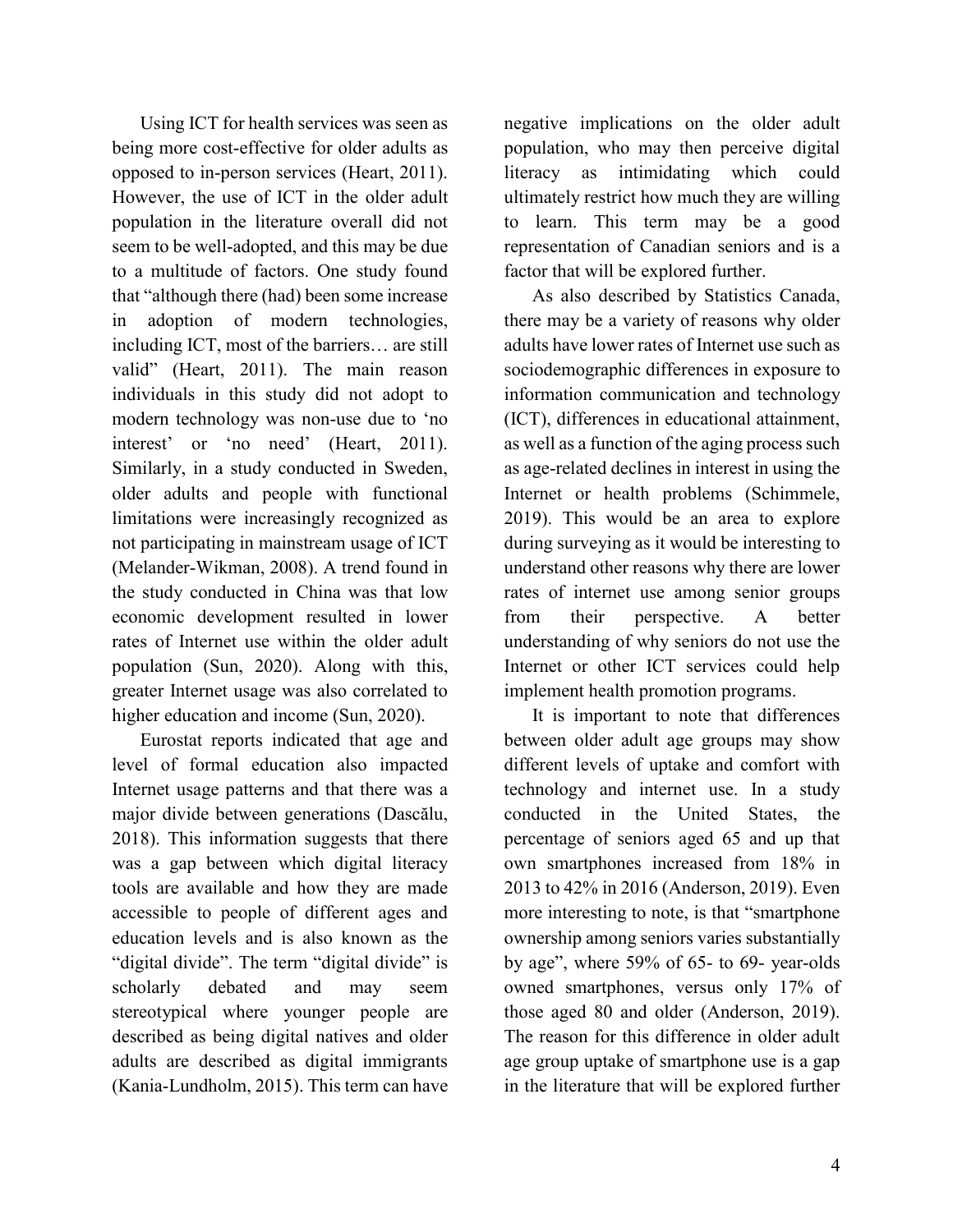for this study – whether occupation plays a role in level of comfort or knowledge of internet services.

After review of the literature, some of the reasons why older adults enjoyed using ICT from the study in China was that they were able to chat with their friends, watch the news and listen to music (Sun, 2020). Older adults were also more likely to use Internet if they were motivated through peer support and encouragement (Sun, 2020). From the study conducted in Sweden, older adults were accepting of ICT measures as empowering tools such as mobile safety alarms (Melander-Wikman, 2011). The older adults also used the Internet to obtain health-related information about food, drugs and diseases (Sun, 2020).

Most of the studies conducted used surveys or questionnaires as a means of collecting the data. The study conducted in China used a multitude of survey questions included demographics and socioeconomic status, situations around older adults and the use of the Internet, as well as assessed the need for digital health technologies for older adults (Sun, 2020). Although a lot of information was covered in the surveys, a gap in the literature would be how all these survey questions relate to current times, during a pandemic.

One of the most important benefits of older adults being able to use technology, especially during a pandemic is the ability for them to stay connected to friends and family because it allows them to socialize without risking their health (Dascălu, 2018). Higher levels of internet use were also significant predictors of higher levels of social support and reduced loneliness (Sun, 2020). Overall,

there was great potential for improving seniors' quality of life by implementing ICT services that are built specifically for them (Dascălu, 2018).

In 2019, Statistics Canada reported that "Canadian seniors were less likely to report that technology makes their life better and less likely to use ICT to communicate with people, make informed decisions or save time" (Schimmele, 2019). It would be interesting to understand if there has been a shift in acceptance of ICT since the start of the pandemic, especially with individuals being forced to adapt to new forms of communication other than physical contact, with the quick emergence of COVID. This lack of information related to the pandemic is currently a major gap in the literature, most probably having to do with the quick and recent emergence of the pandemic as well as the adaptations that individuals made respectively.

A review of the literature ensured a thorough understanding of the benefits as well as limitations faced by seniors in relation to ICT use and where the gaps are currently. As a review of the literature presented, the main gap that exists in the literature is that there is no current research on the topic of digital literacy/ICT in senior populations during a global pandemic. The main focus of this study is digital literacy uptake and comfort within the older adult age groups.

## **MATERIALS AND METHODS**

### **Materials**

The materials that were used for this study was a computer for data collection and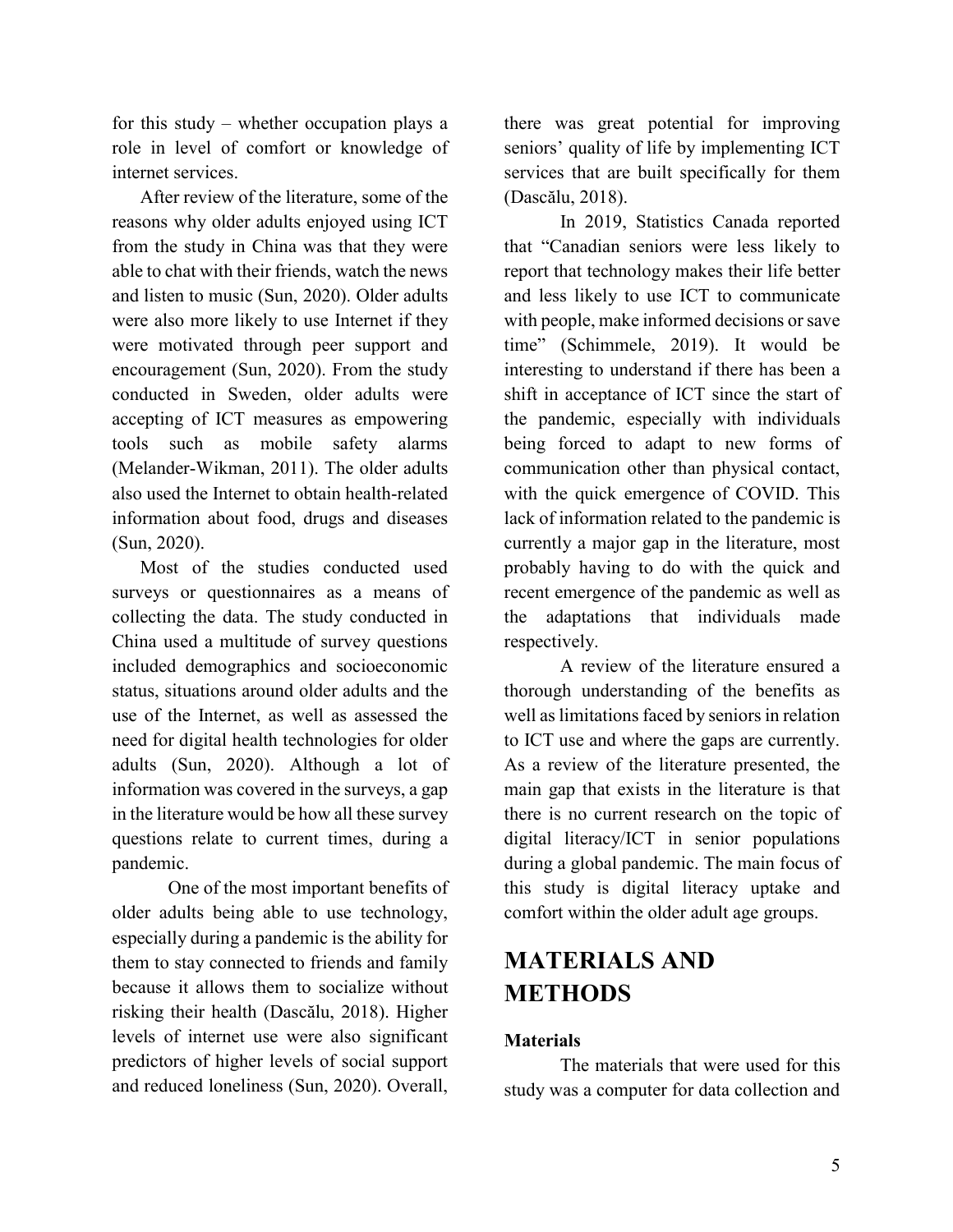for statistical analyses. The computer stored data on a password-protected hard drive. Other materials that were used was a cell phone, paper and printer. The statistical analyses were conducted using Microsoft Excel and RealStatistics. A free online survey platform, Google forms, was also used for this research.

### **Methods**

The standard methods used for this study created by the author using Google forms was a survey using Google Forms ( <https://forms.gle/zPK2caganBKkdCFQ6> ). Other methods used were emailed pdf digital copies of the survey as well as hard paper copies (mailed in/filled at the pharmacy). The Google Form Survey was open for three weeks from January 26 to February 16, 2021. The survey was distributed via email to pharmacies, former colleagues' friends and families and senior/care homes in Vancouver and Ottawa. The majority of participants completed the survey online (about 85%), five hard-copy surveys were filled in at the pharmacy (7.5%) and five surveys were submitted via hard copy and mailed back to the researcher (7.5%).

The survey was voluntary and conducted on randomly selected older Canadian adults aged 65 years and older. The survey consisted of demographic-based, knowledge-based, and overall satisfactionbased questions. The demographic-based questions were collected to assess whether there were differences of level of digital literacy uptake between different age groups, education level, gender or ethnicity.

### **Inclusion and Exclusion Criteria**

Participants were Canadians aged 65 and older. No friends and family of the researchers filled out the survey.

### **Ethical Considerations**

According to the BCIT Research and Ethics Board, all surveys that involve human participants require Research Ethics Board approval (BCIT, 2020). All data that was collected for this survey was kept confidential and anonymous. A cover letter which includes a brief introduction to the study and its purpose was read by each participant prior to initiating the survey. A consent form was filled out by each participant prior to initiating the survey. In order for the participant to continue on with the survey questions, consent was first required. Individuals had the choice of skipping questions or not answering. Information was gathered by the researcher and kept on a password-protected hard drive.

Survey questions were approved by the BCIT Research and Ethics Board before the Google Form survey was published and before the electronic and paper surveys were distributed. The issues which were considered for this research include beneficence ("Do Good" or "Protect from Harm"), respect and autonomy ("informed consent") and confidentiality and anonymity (BCIT, 2020).

## **RESULTS**

### **Description of Type of Data Collected**

The demographic section included binary and multichotomous questions. Survey questions included multichotomous nominal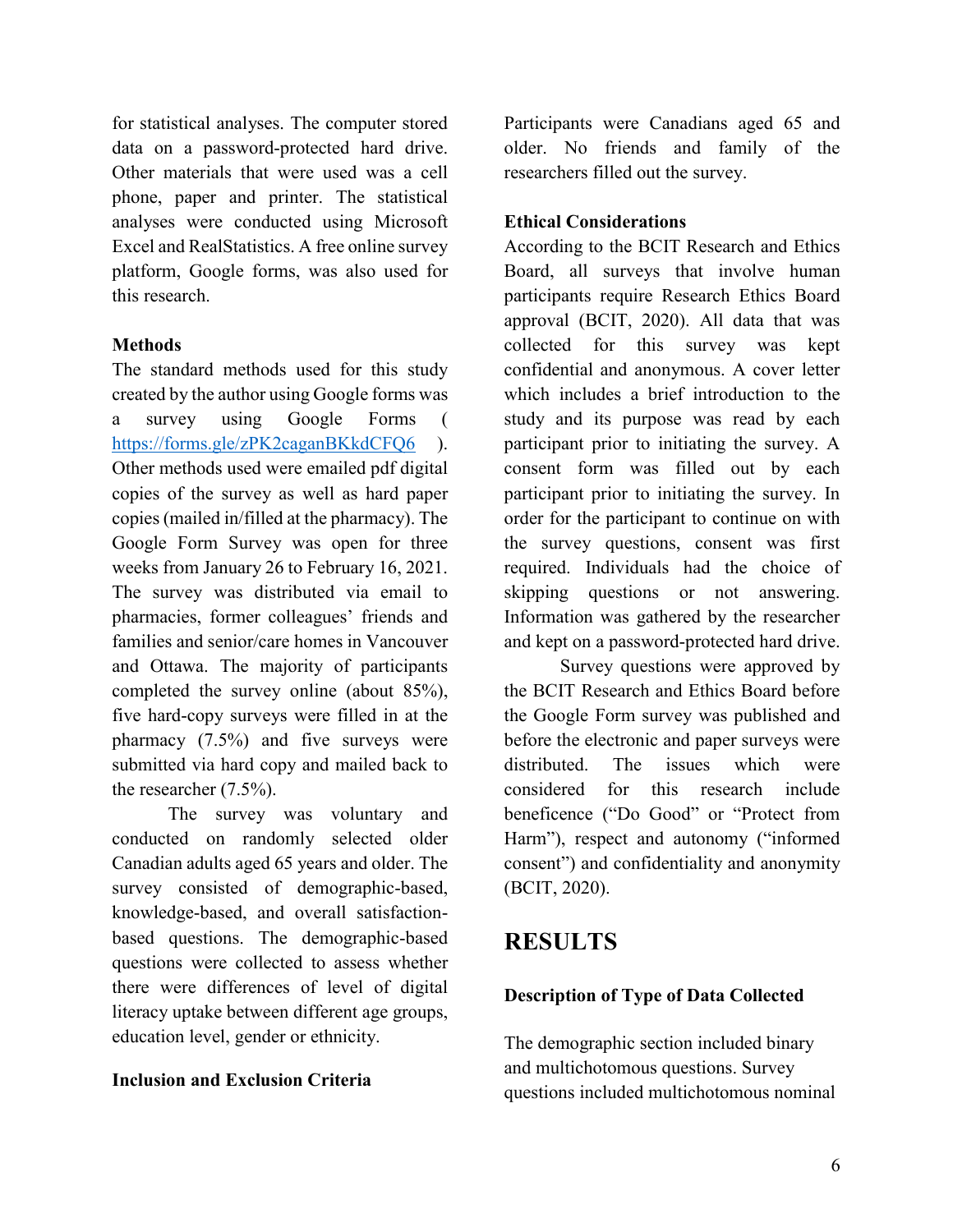(non-numerical) questions. These types of questions were close-ended and specific, where the respondent must choose only one of two or more possible alternatives. There was also open-ended multiple select questions in which individuals were asked to "select all that apply". These questions also allowed the participant to explain their answer if they wished to (either within the question or in a separate "please explain" section) with a space for comments. Multichotomous ordinal questions were asked as a means of measuring knowledge and comfort levels with Information and Communication Technology (ICT). These questions were scaled (for example, not comfortable, low comfort, moderate comfort, high comfort level). All questions that included numbers (i.e., age) avoided overlapping and were mutually exclusive. All questions included a "prefer not to answer" response to ensure individuals were aware they did not have to answer every question.

#### **Statistical Test Used**

Chi-square tests were completed on six null and alternative hypotheses as part of the inferential statistics. These tests were used to determine whether there were associations between multiple dependent and independent variables.

#### **Statistical Package Used**

The statistical package used for data analyses was an Excel add-on, Real Statistics.

#### **Descriptive Statistics**

All descriptive statistics were generated using Google Forms. Demographic statistics were displayed as pie charts to represent the distribution of responses by each group. Nonnumerical nominal data was tabulated and presented as pie charts and bar graphs, such as information related to country of birth. Questions that had multiple responses (those that asked "check all that apply"), such as the reasons why someone may not use the internet, were also displayed using bar graphs.

There was a total of 65 survey responses (N=65). The following two figures describe the gender and age distributions of the survey population.

#### **Figure 1. Gender (Pie Chart)**



For gender, 73.4% (N=47) of the respondents were female, while 26.6% (N=17) were male, and one individual did not respond to the question.

**Figure 2. Age Group (Pie Chart)**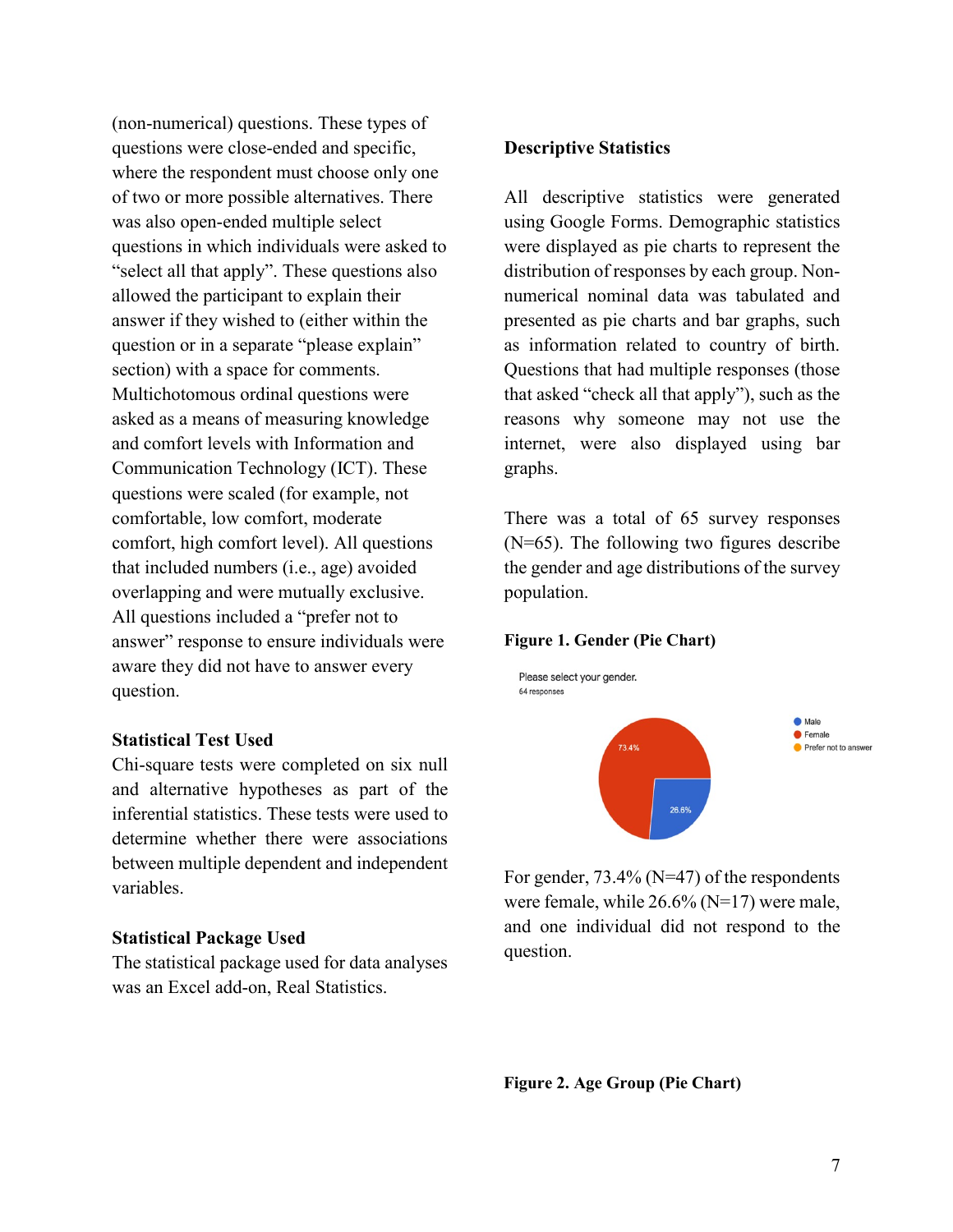What age group do you belong to? 65 responses



Most respondents were aged 65-74 (47.7%, N=31) and no respondents were aged 95+ (Figure 2).

57% of individuals stated that their personal internet use had increased since the COVID-19 pandemic started (N=37) and that they would want to learn more about internet services (N=37) (Figure 3, Figure 4). Those who wanted to learn more about the

internet responded that the reason they wanted to learn more was due to "social interaction with family and friends" (91.4%, N=32) (Figure 5).

#### **Figure 3. Internet Use Change Since COVID-19 Pandemic (Pie Chart)**

How do you feel your personal internet use has changed since the COVID-19 pandemic started? 65 responses



**Figure 4. Wanting to Learn More about Internet (Pie Chart)**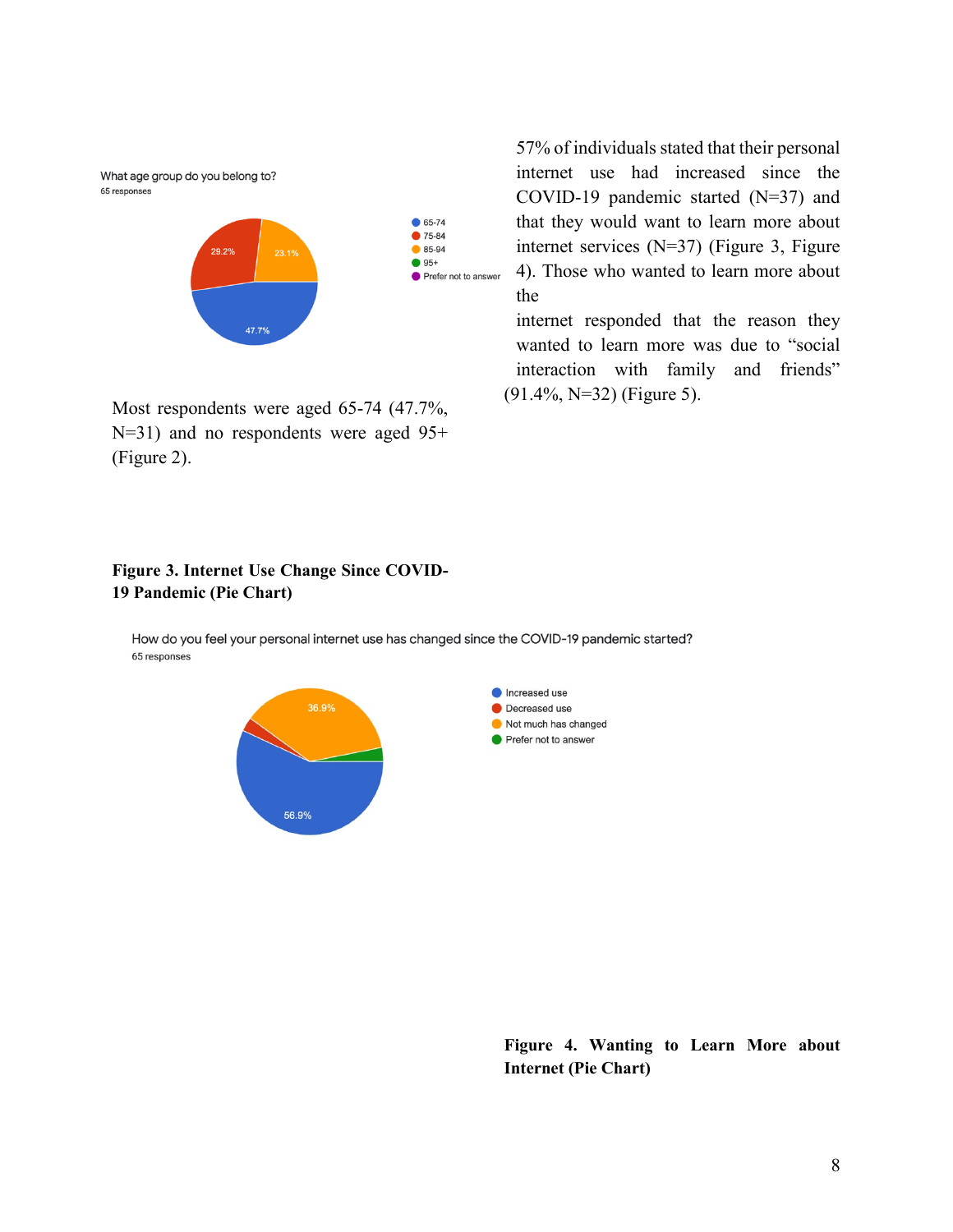Since the COVID-19 pandemic, have you wanted to learn more about inte 65 responses



### **Figure 5. Reasons to learn more about internet services**

What are some reasons you would like to learn more about internet services? (Please choose all that apply)

35 responses



As for level of stress since COVID-19 started, most individuals responded, "not much has changed" (57.8%, N=37). Slightly over half of the participants owned a smart phone (52.3%, N=34). Also, 56.9% (N=37) did not have to use a computer for work purposes (currently or in the past) (56.9%, N=37). Many participants did not feel that current online services were optimized to suit their need (44.6%, N=29). Table 1 displays the responses in relation to assistance with online/internet services and Table 2 displays

responses related to level of comfort with the internet.

**Table 1. Assistance with Internet**

| Do you require assistance with   | Percentage |
|----------------------------------|------------|
| the internet?                    |            |
| Yes                              | $46.2\%$   |
| No                               | 21.5%      |
| Maybe                            | $3.1\%$    |
| Of those who (may) require       |            |
| assistance $(49.3\%)$ , is there |            |
| someone who can assist you?      |            |
| Yes, I get all the help I need   | 51.8%      |
| Yes, I get some help but not as  | 36.5%      |
| much as I would like             |            |
| No, I do not have anyone who     | 7.1%       |
| could help me                    |            |
| Prefer not to answer             | 3.6%       |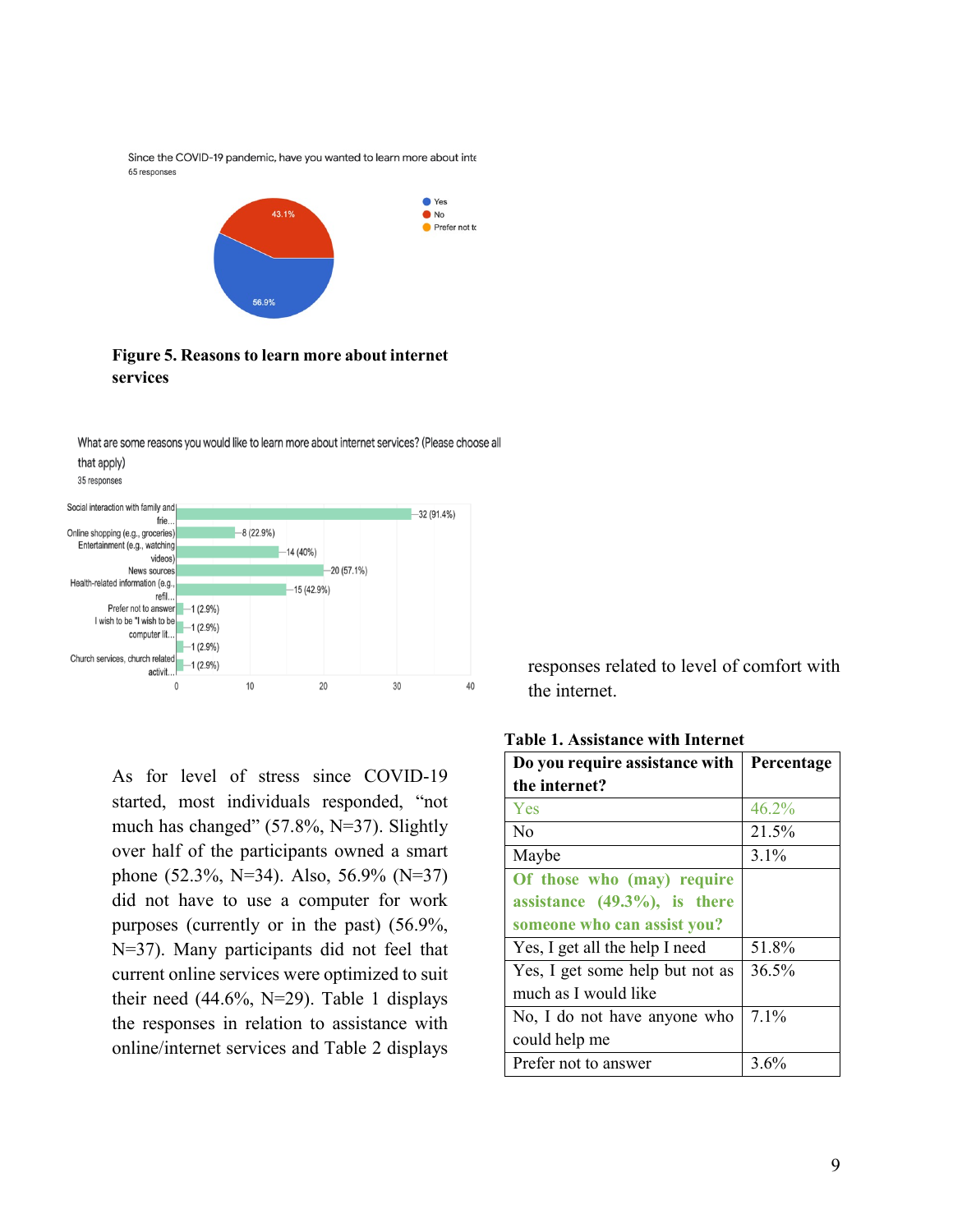| Level of comfort with  | Percent |
|------------------------|---------|
| <b>Internet</b>        |         |
| Not comfortable at all | 27.7%   |
| Low comfort            | 27.7%   |
| Moderately             | 24.6%   |
| comfortable            |         |
| Comfortable            | $6.2\%$ |
| Very comfortable       | 12.3%   |
| Prefer not to answer   | 1.5%    |

**Table 2. Level of Comfort with Internet**

### **Inferential Statistics**

Six chi-square tests with significance level of 0.05 (5%) were used to determine the association between variables of interest. The first association of interest was the association between age and level of comfort with the internet. A total of 65 individuals filled out the survey. Data was organized and analyzed for multiple chi-square analyses by collapsing the original data and creating fewer categories. For example, level of comfort was re-analyzed by creating two categories from the six original categories (e.g., "not comfortable" responses with "low comfort responses" to create "uncomfortable" category). The age categories were also combined to make two categories instead of five.

### **Statistical Analysis**

*Null hypothesis 1 (Ho1):* There is no association between age group and comfort level with technology

*Alternative hypothesis 1 (Ha1*): There is an association between age group and comfort level with technology

*Interpretation of results (Ha1 and Ha1):* Chisquare test was conducted  $(p=0.146)$ .

Therefore, do not reject  $H_0$  and conclude that there is no association between age group and level of comfort with technology/internet. The "prefer not to answer" responses were also removed for comfort level. Age was categorized into two groups (age 65-74 and age 75+). A larger sample would have perhaps resulted in statistically significant results.

*Null hypothesis 2 (Ho2):* There is no association between age group and wanting to learn more about technology

*Alternative hypothesis 2 (Ha2):* There is an association between age group and wanting to learn more about technology

*Interpretation of results (Ha2 and Ha2):* Chisquare test was conducted  $(p=0.29)$ . Therefore, do not reject H<sub>o</sub> and conclude that there is no association between age group and wanting to learn more about technology. Age was grouped into two categories (age 65-74 and age 75+). The "prefer not to answer" responses were removed for the "wanting to learn more" data. Perhaps with a larger N, there would have been statistically significant results.

*Null hypothesis 3 (Ho3):* There is no association between gender and level of comfort with technology

*Alternative hypothesis 3 (Ha3):* There is an association between gender and level of comfort with technology

*Interpretation of results (Ha3 and Ha3):* Chisquare test was conducted  $(p=0.02)$ .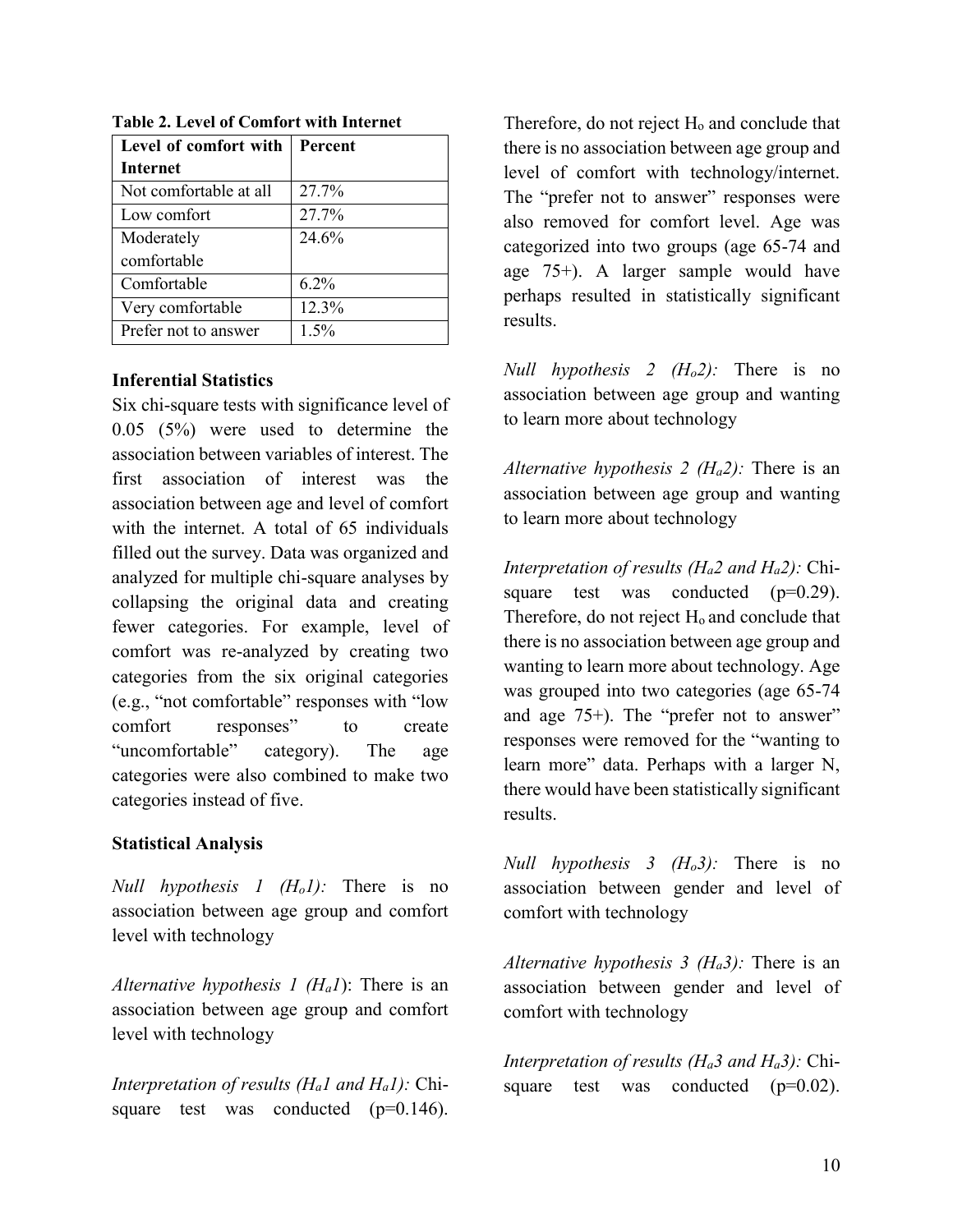Therefore, reject the  $H_0$  and conclude that there is as association between gender and level of comfort with technology/internet. The data was analyzed by collapsing the categories for level of comfort into 2 groups: "not comfortable" and "comfortable". Males were more likely to be comfortable with the internet/technology (66.6%) versus females (34.8%). Disproportionate gender groups likely resulted in lower power.

*Null hypothesis 4 (Ho4):* There is no association between using a smart phone and comfort level with technology/internet

*Alternative hypothesis 4 (Ha4):* There is an association between using a smart phone and comfort level with technology/internet

*Interpretation of results (Ha4 and Ha4):* Chisquare test was conducted  $(p=0.009)$ . Therefore, reject H<sub>o</sub> and conclude that there is an association between using a smart phone and comfort level with technology/internet. Those with smart phones were more comfortable with technology/internet. The response "prefer not to answer" was removed from the analysis. The two groups analyzed for comfort level were "not comfortable" (including the original "low comfort" and "not comfortable" groups) and the second group was named "comfortable" (including the original "moderately comfortable", "comfortable" and "very comfortable" groups).

*Null hypothesis 5 (Ho5):* There is no association between age group and level of internet use since the pandemic started

*Alternative hypothesis 5 (Ha5):* There is an association between age group and level of internet use since the pandemic started

*Interpretation of results (Ha5 and Ha5):* Chisquare test was conducted  $(p=0.20)$ . Therefore, do not reject H<sub>o</sub> and conclude that there is no association between age group and level of internet use since the pandemic started. Age group was divided into 2 groups (age 65-74 and 75+).

*Null hypothesis 6 (Ho6):* There is no association between level of education and comfort with technology/internet

*Alternative hypothesis 6 (Ha6):* There is an association between level of education and comfort with technology/internet

*Interpretation of results (Ha6 and Ha6):* Chisquare test was conducted  $(p=0.019)$ . Therefore, reject  $H_0$  and conclude that there is an association between level of education and comfort level with technology/internet. Education was divided into 2 categories: "some college or less" and "some university or more". Comfort level was also divided into 2 categories: "not comfortable" and "comfortable". Individuals who had some university or more level of education experienced higher comfort level with technology.

Three of the six null hypotheses (#3, 4, and 6 from above) resulted in statistically significant results. Number three found an association between gender and level of comfort with the internet, number four found an association between smart phone use and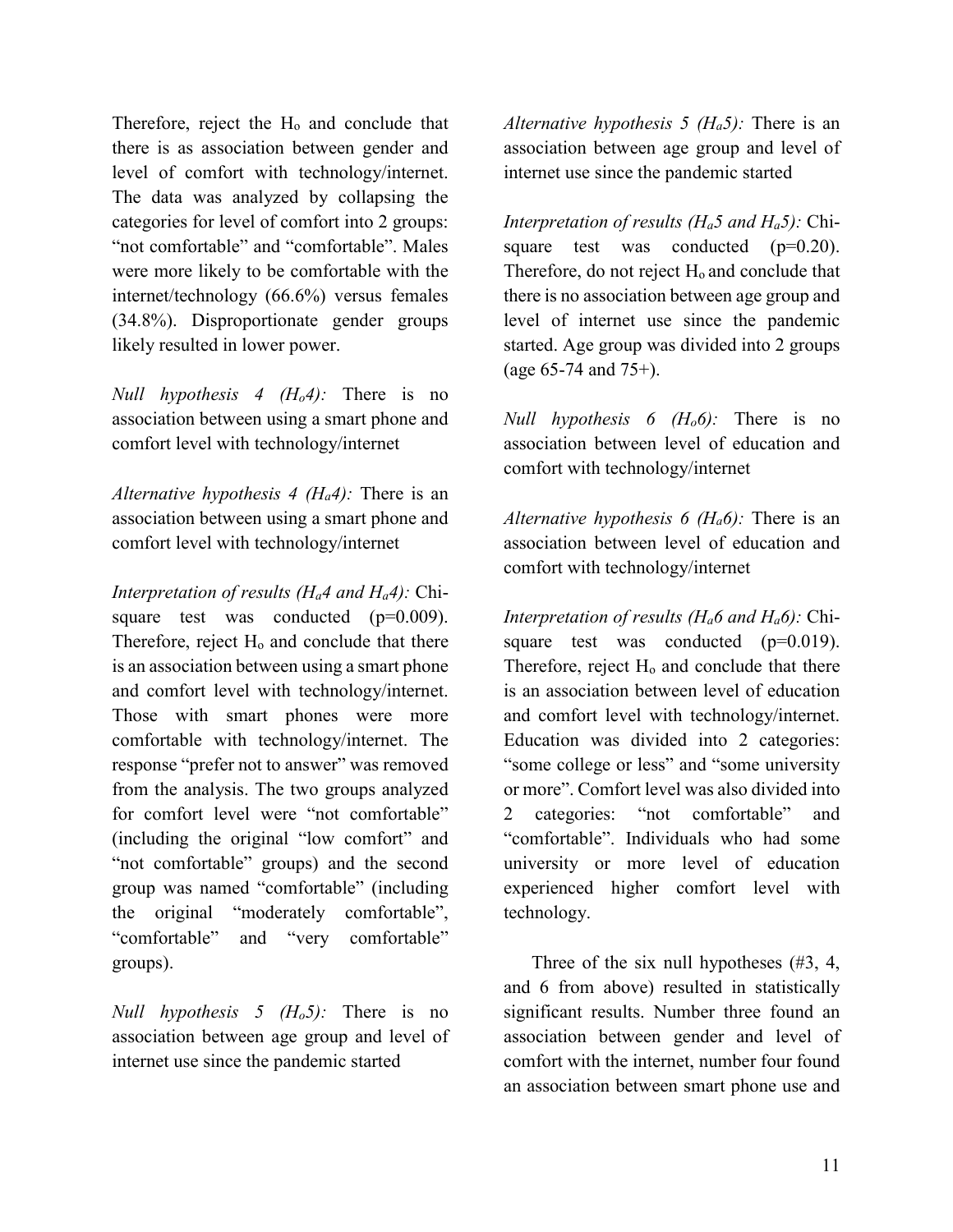level of comfort with the internet, and number six found an association between level of education and comfort with the internet. From these three results, it could be concluded that there are variables within the older adult population which affect their comfort level with internet during a global pandemic. The non-statistically significant results (#1, 2 and 5 from the above table) where the null hypotheses were not rejected also display some valuable information which will be discussed further.

## **DISCUSSION**

Although the results from the first chi-square test (#1) were not statistically significant, it is interesting to note that 46.7% of the younger respondents (age 65-74) had moderate to high comfort level with the internet while almost two-thirds (64.7%) of those in the older age group reported low to no comfort with internet. These results agree with past literature where adults in the younger age group showed to be more comfortable with the Internet than the older age group (Anderson, 2019).

These descriptive results coincide with the descriptive results of the second hypothesis (#2) where wanting to learn more about the internet was more prevalent in the younger age group versus the older age group: 56.7% of those aged 65-74 (in the younger group) wanted to learn more compared to only 39.4% of those aged 75+ (in the older age group). Both these findings suggest that the older group may perceive themselves as not being comfortable or may believe they are not capable of learning technology at their age versus those in the

younger adult age group who are more comfortable and willing to learn.

The statistically significant results of the fourth hypothesis suggest that there is an association between smartphone use and level of comfort with the internet – individuals who use a smart phone are more likely to have moderate to high level of comfort with the internet. Although the results were not statistically significant, an interesting result of the fifth chi-square test is that those in the older age group  $(75+)$  48.5% responded "nothing has changed" versus the younger age group (27.7%). These results suggest that despite the difficult situation of the pandemic, older adults have not been able to access or are not willing to learn more about internet services. In other words, their experience with the internet has not changed because of the pandemic.

These differences in comfort level between age group and smartphone use align with the timing of when the Internet became commonly used which was in the in the late 1980s into the 1990s - roughly 30 to 40 years ago (Lee, 2014). During this time, the 65- to 69-year-olds would have roughly been in their 20s and 30s, which is a time of postsecondary education and career development. Therefore, the difference in senior age group and level of technology uptake suggests that there is a factor that makes younger seniors more likely to adapt to and use technology and internet versus those in the older senior age group. One of the factors may simply be that during the time Internet use was becoming widely adopted, the 90-year-old and older group may have been in their 60s and comfortable and happy with their lives without having to incorporate something new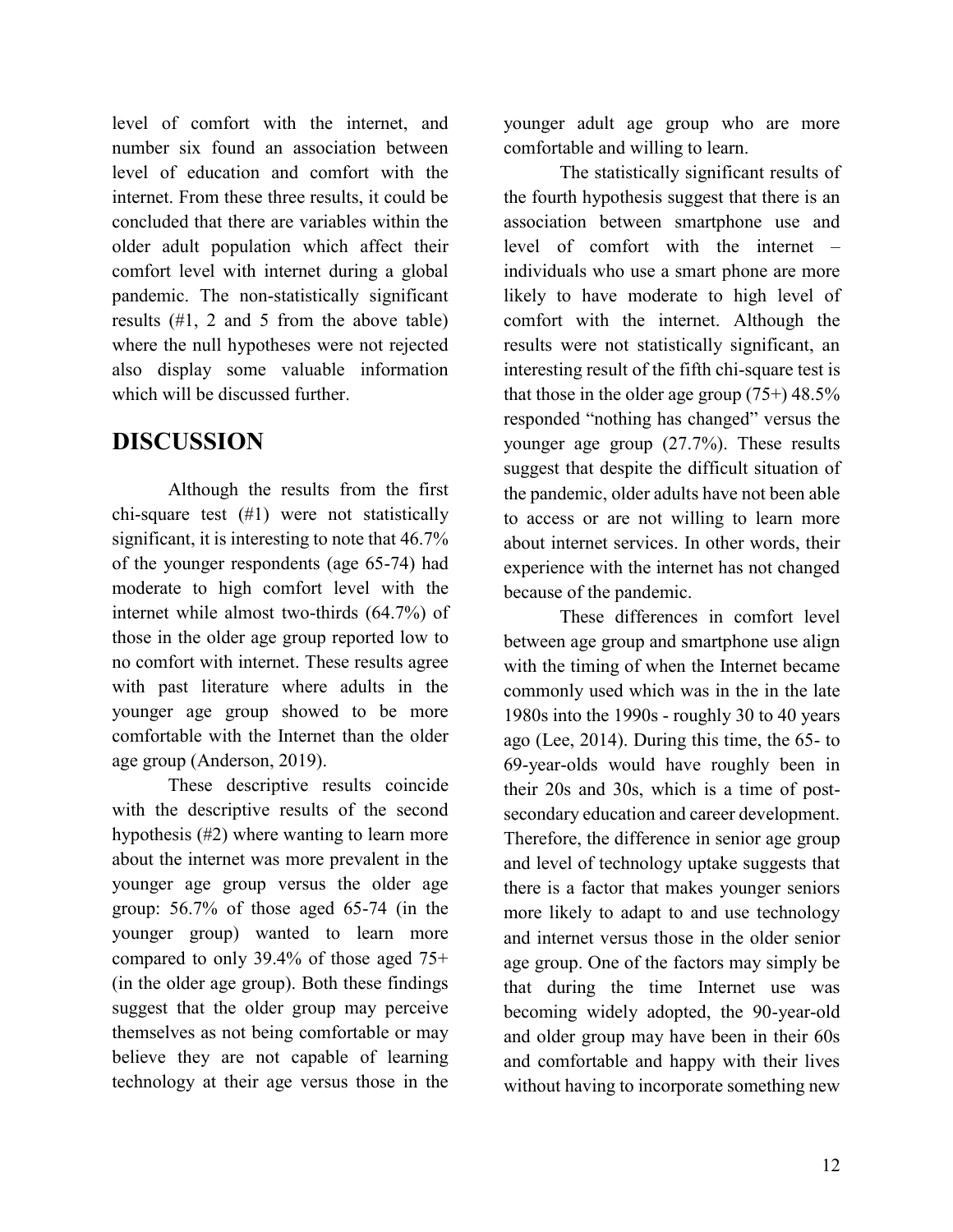such as the Internet – which could be complicated to learn at that age. Some of the other factors that could affect differences in level of Internet use between senior age groups includes occupation and level of education, where individuals who are in the younger age group (65 to 69-year-olds) may have been required to learn technology as part of their job.

As mentioned in the descriptive statistics, the most common reason why older adults used internet sources was to contact and chat with loved ones and watch the news. These findings agree with the findings from the literature where some of the main reasons older adults used ICT from the study in China was that they were able to chat with their friends and watch the news (Sun, 2000).

Another subject of this study which agrees with the literature is that of those individuals who did not use the internet, two of the three most prevalent answers were "trouble understanding how to use it" (45.5%) and "do not need to use it/content without it" (40.9%). These findings coincide with the Heart study conducted in 2011 where individuals did not adopt modern technology due to "no interest" or "no need" (Heart, 2011).

One of the most interesting findings of the study and which will be used for knowledge translation is that many participants (59.6%) wanted to learn more about internet services since the start of the pandemic. This finding agrees with past literature, where older adults are more willing to learn about internet and social media platforms (Dascălu, 2018). The results of this study suggest that more services are required to teach older adults about internet and that

the pandemic did in fact affect older adults' willingness or wanting to learn about the internet.

The results may not be as reliable or valid as the results could have been if the sample size was larger. A sample size of 65 is small considering the number of categories that some questions had. Survey questions that had lots of categories and may have resulted in more statistically significant (descriptive and/or analytical) results were questions related to age, education, occupational level and comfort level. If there were more responses, there would be higher validity of the study results. The methodological limitation of the study was the study design itself. Although survey participants could have completed the survey via paper copy, most responses were completed online for convenience during the pandemic. Since the study responses were mostly completed online, this may have resulted in a decreased number of responses from individuals who were not comfortable using the internet to complete the survey. This could have contributed to biasing the study results where more individuals who were comfortable with using computers were the individuals more likely to complete the survey. Therefore, possible low external validity resulted from this study (Personal Communication, 2020). The results of this study would be generalizable to the Canadian population of older adults (aged 65+). The results may be more generalizable to females versus males due to the high proportion of female responses (73.4%) versus male responses  $(26.6\%)$ .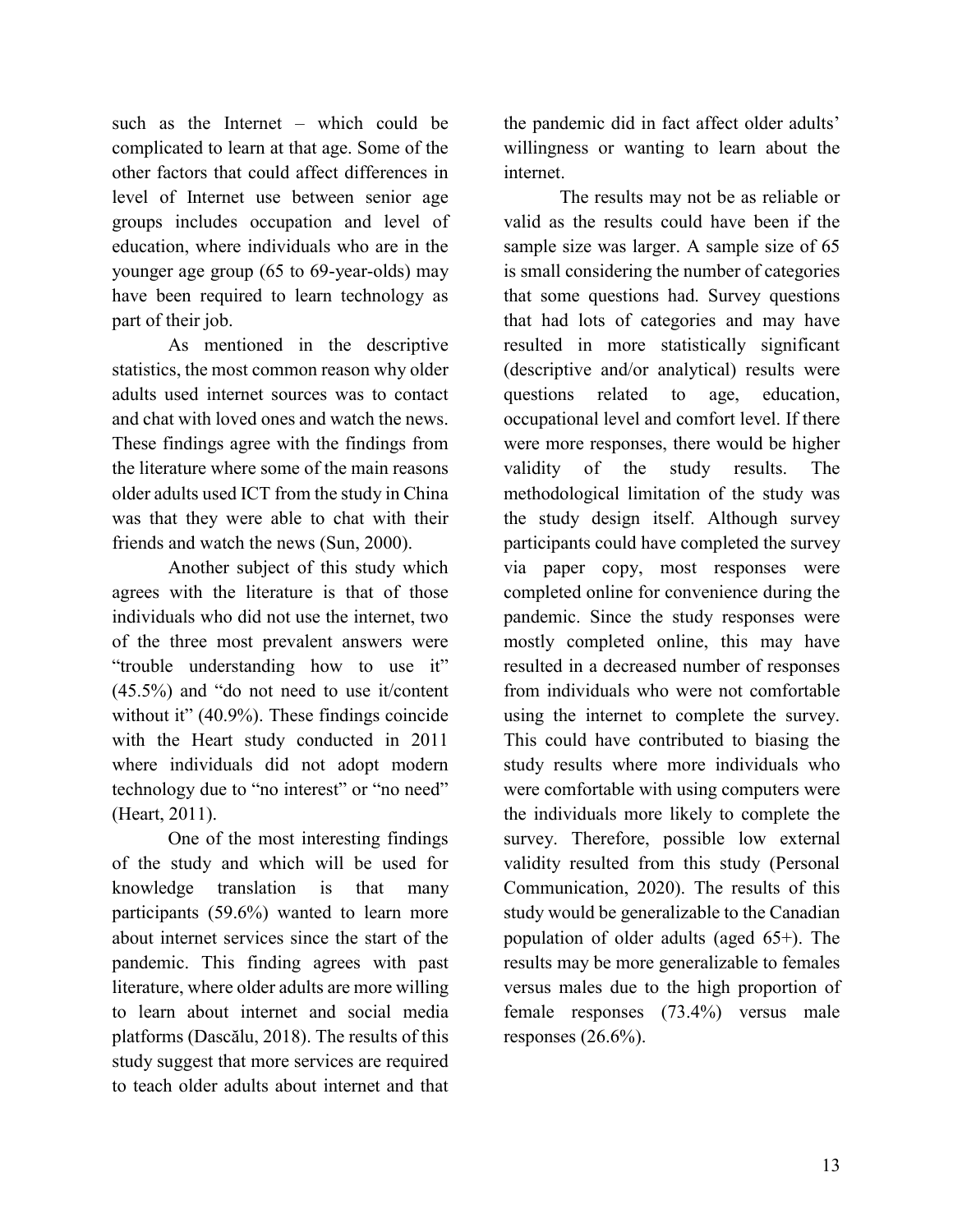## **KNOWLEDGE TRANSLATION**

It is important to note the major benefits of ICT in relation to health and accessible resources. For the older adults specifically, ICT applications can increase quality of life by "involving facilitating independent living, promoting social integration, enhancing opportunities for learning to control chronic diseases at a distance, and training and increasing availability and quality of care and technical assistance" (Vimarlund, 2005). In addition to these factors, ICT for older adults' care can be viewed as a new way of providing more home care services more frequently and can help provide long-term, cost-effective home care (Vimarlund, 2005). Another benefit of ICT services would be improvements in current care homes with the ability for older adult clients to follow-up and evaluate the performance of the health services they are provided (Melander-Wikman, 2011). It is important to note that a large proportion of the study participants did not feel that internet services were available to serve their needs (44.6% responded not suited for their needs and 29.2% stated that services somewhat suit their needs). Therefore, communicating with older adults about what they need in terms of internet services could also help guide new policies and tools to ensure they are suited for them in the future.

To translate this knowledge from research into practice, this research was conducted to better understand digital literacy in the senior population to make it more accessible, adaptable and manageable for them. Environmental Health Officers and

other stakeholders could implement programs to promote acceptance and effective use of digital literacy in the senior population, especially during emergency situations. The findings from this study suggest that older adults can learn more about digital literacy services (if they wish to) to improve their overall quality of health and reduce the "digital divide" that acts as a barrier to access internet.

## **LIMITATIONS**

Many limitations were present throughout the research study. The online self-administered surveys could have resulted in survey fraud, where survey participants may have answered incorrectly to answers or given fake answers (Howard, 2018). Survey fraud relates to the way in which individuals responded to the questions. For example, if the questions were too difficult or if the individual was simply clicking answers to get to the end, then they may have clicked on random answers. One of the main barriers which lead to multiple limitations was the physical distancing measures in place due to conditions of the pandemic. The circumstances of not being able to physically visit care homes and hand out paper copies of the survey to the representative sample limited the response rate for the survey. Although many individuals were not able to complete the survey independently, family members and friends were able to assist them. Time was also a limitation of the study, where the survey was open for a short period of time (3 weeks). If the survey was open for longer, this could have resulted in a larger sample size and hence improved external validity.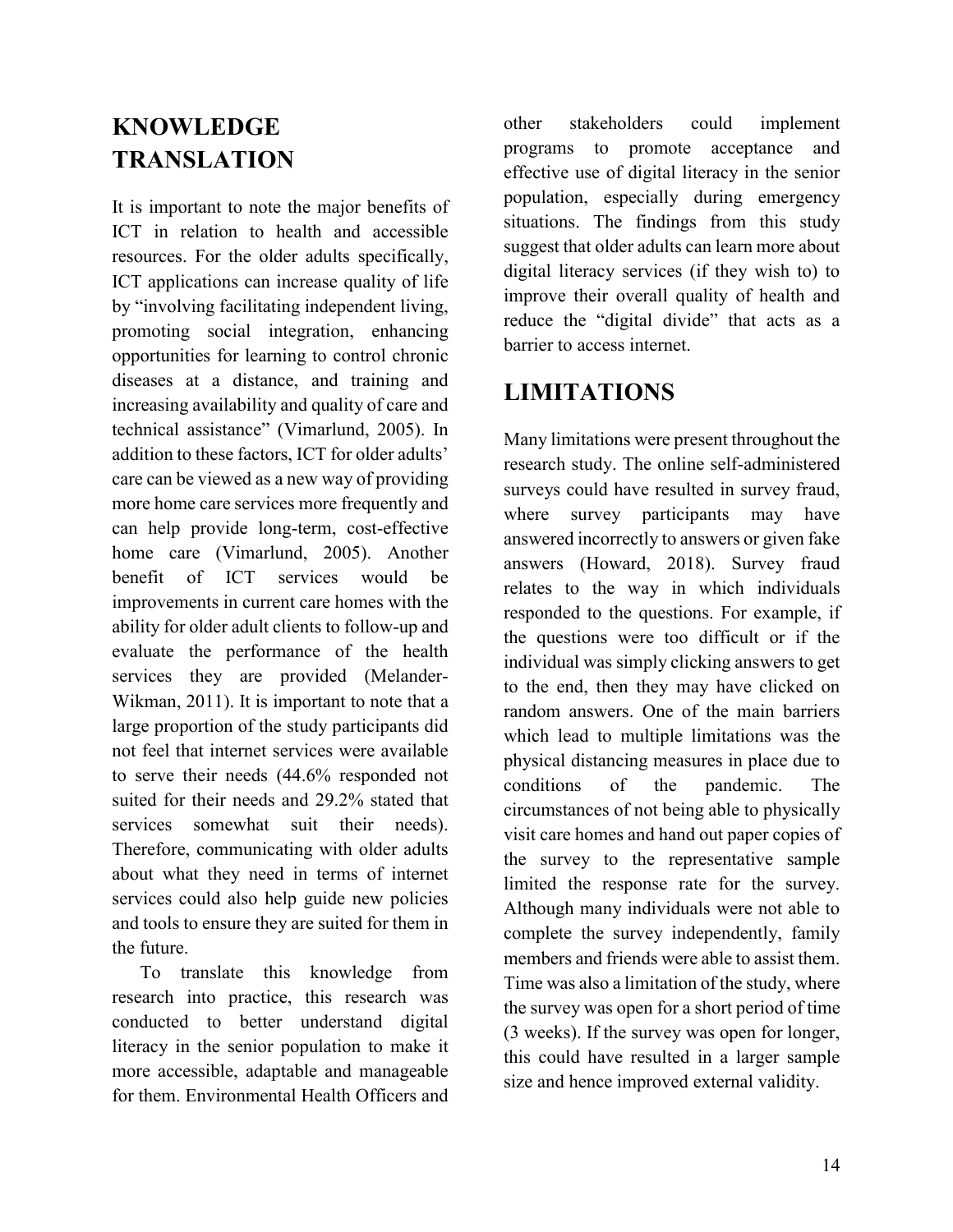## **FUTURE RESEARCH**

Ideas for future student research projects are as follows:

- Studying Vaccine Hesitancy among Older Adults During a Global Pandemic
- Studying Digital Literacy among Older Adults During a Global Pandemic (online survey along with in-person interviews)
- Studying the Mental Health effects among Older Adults After a Global Pandemic
- Survey the Older Adult Age Group to Identify which areas of the Internet they would like to learn and what their digital literacy needs are
- Complete the study post pandemic and in person to find out more about digital literacy in general

## **CONCLUSIONS**

The aim of this research was to understand the knowledge and comfort level with digital literacy of the older adult population during a global pandemic and understand any barriers to accessing technology. This research ultimately provided practical knowledge to help encourage incorporating internet use for older adults in a way that enables them to educate themselves, communicate with their loved ones, and save them healthcare costs. This knowledge translation can include multiple stakeholders who can help create promotional tools to teach older adults about technology as a part of a healthy built environment approach. Since many individuals from the study concluded that recourses were not currently available to suit

their needs, it would be important for future research to focus on what those needs are and to incorporate that into health promotion strategies.

### **ACKNOWLEDGMENTS**

The author is truly grateful to have Helen Heacock supervise the research study by offering expert advice on study design, conducting the study, analyzing the statistical data, and writing the research paper. The author would also like to thank Dale Chen for guiding the analyses of the statistical data. Lastly the author would like to thank Lorraine McIntyre from BCCDC for suggesting this topic and for advice on conducting the research study. All their efforts and input into this research is greatly appreciated.

## **ABBREVIATIONS**

ICT: information and communications technology

## **COMPETING INTEREST**

The authors declare that they have no competing interests.

### **REFERENCES**

ABC Life Literacy Canada (2020, August 26). New digital literacy resources aim to help older adults cope with physical distancing. Cision. [https://www.newswire.ca/news-](https://www.newswire.ca/news-releases/new-digital-literacy-resources-aim-to-help-older-adults-cope-with-physical-distancing-853090187.html)

[releases/new-digital-literacy-resources-aim](https://www.newswire.ca/news-releases/new-digital-literacy-resources-aim-to-help-older-adults-cope-with-physical-distancing-853090187.html)[to-help-older-adults-cope-with-physical](https://www.newswire.ca/news-releases/new-digital-literacy-resources-aim-to-help-older-adults-cope-with-physical-distancing-853090187.html)[distancing-853090187.html](https://www.newswire.ca/news-releases/new-digital-literacy-resources-aim-to-help-older-adults-cope-with-physical-distancing-853090187.html)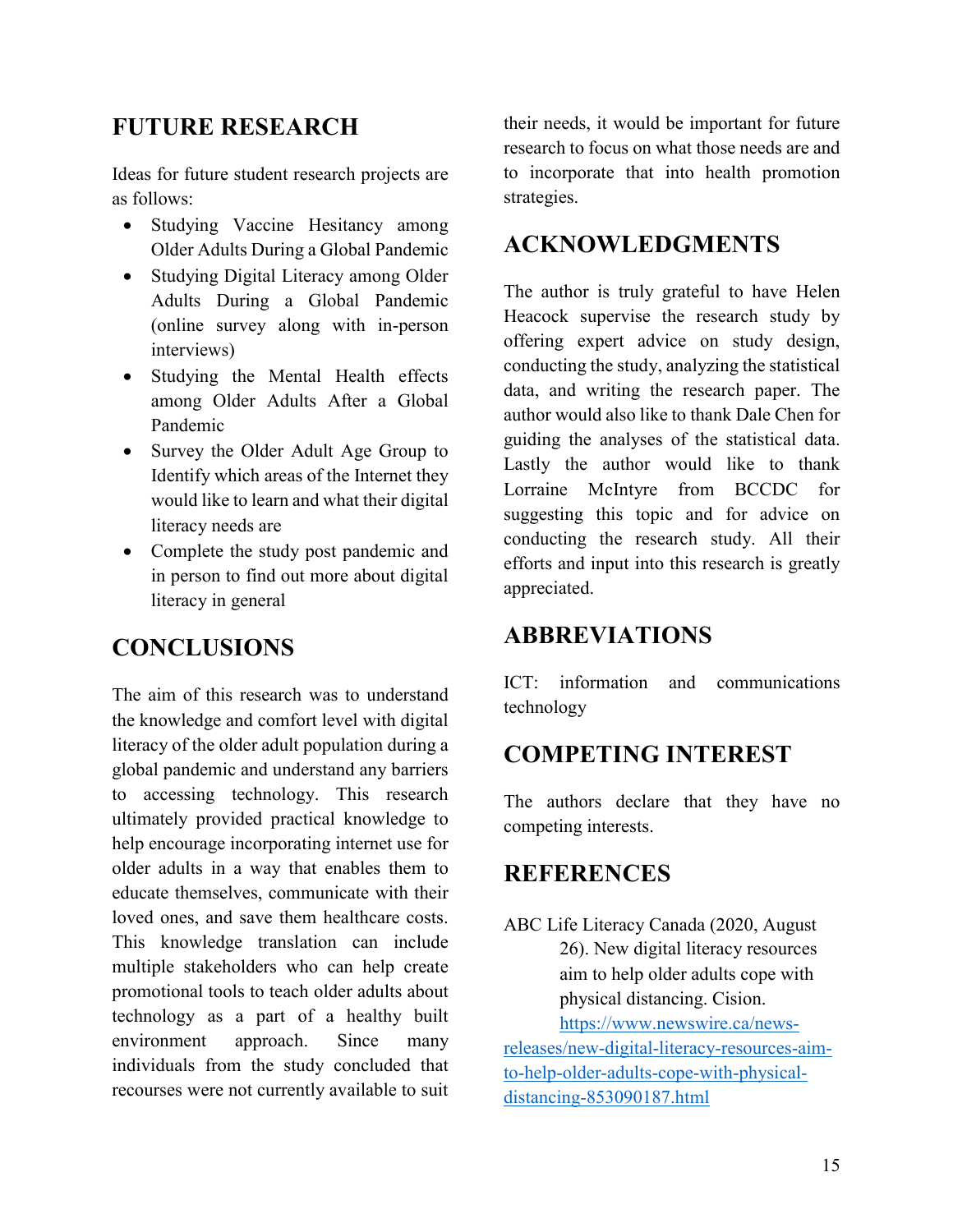Anderson, M., & Perrin, A. (2019, December 31). Technology use among seniors. Pew Research. [https://www.pewresearch.org/internet/](https://www.pewresearch.org/internet/2017/05/17/technology-use-among-seniors/) [2017/05/17/technology-use-among](https://www.pewresearch.org/internet/2017/05/17/technology-use-among-seniors/)[seniors/](https://www.pewresearch.org/internet/2017/05/17/technology-use-among-seniors/)

Badsey, S. (2014, October). Propaganda: Media in War Politics. Encyclopedia. [https://encyclopedia.1914-1918](https://encyclopedia.1914-1918-online.net/article/propaganda_media_in_war_politics) [online.net/article/propaganda\\_media\\_i](https://encyclopedia.1914-1918-online.net/article/propaganda_media_in_war_politics) [n\\_war\\_politics](https://encyclopedia.1914-1918-online.net/article/propaganda_media_in_war_politics)

BCIT. (2020) Research Ethics. BCIT. [https://www.bcit.ca/applied](https://www.bcit.ca/applied-%09research/researchsupport/research-ethics/)[research/researchsupport/research](https://www.bcit.ca/applied-%09research/researchsupport/research-ethics/)[ethics/](https://www.bcit.ca/applied-%09research/researchsupport/research-ethics/)

CDC. (2020, July). Mental Health and Coping During COVID-19. CDC. [https://www.cdc.gov/coronavirus/2019](https://www.cdc.gov/coronavirus/2019-ncov/daily-life-coping/managing-stress-anxiety.html) [-ncov/daily-life-coping/managing](https://www.cdc.gov/coronavirus/2019-ncov/daily-life-coping/managing-stress-anxiety.html)[stress-anxiety.html](https://www.cdc.gov/coronavirus/2019-ncov/daily-life-coping/managing-stress-anxiety.html)

CDC. (2020, November 04). Loneliness and Social Isolation Linked to Serious Health Conditions. CDC. [https://www.cdc.gov/aging/publication](https://www.cdc.gov/aging/publications/features/lonely-older-adults.html) [s/features/lonely-older-adults.html](https://www.cdc.gov/aging/publications/features/lonely-older-adults.html)

Cuthbertson, A. (2019, December 29). 20 technologies that defined the first 20 years of the 21st Century. Independent. [https://www.independent.co.uk/life](https://www.independent.co.uk/life-style/gadgets-and-tech/features/iphone-bitcoin-youtube-amazon-skype-5g-wikipedia-streaming-a9257691.html)[style/gadgets-and](https://www.independent.co.uk/life-style/gadgets-and-tech/features/iphone-bitcoin-youtube-amazon-skype-5g-wikipedia-streaming-a9257691.html)[tech/features/iphone-bitcoin-youtube](https://www.independent.co.uk/life-style/gadgets-and-tech/features/iphone-bitcoin-youtube-amazon-skype-5g-wikipedia-streaming-a9257691.html)[amazon-skype-5g-wikipedia](https://www.independent.co.uk/life-style/gadgets-and-tech/features/iphone-bitcoin-youtube-amazon-skype-5g-wikipedia-streaming-a9257691.html)[streaming-a9257691.html](https://www.independent.co.uk/life-style/gadgets-and-tech/features/iphone-bitcoin-youtube-amazon-skype-5g-wikipedia-streaming-a9257691.html)

Dascălu, M., Rodideal, A., & Popa, L. (2018). In Romania, Elderly People who Most Need ICT are those who are Less Probable to Use It. CEEOL. [https://www.ceeol.com/search/article](https://www.ceeol.com/search/article-detail?id=712337)[detail?id=712337](https://www.ceeol.com/search/article-detail?id=712337)

Dhesi, S. & Heacock, H. (2021, April). Studying the Accessibility and Use of Digital Literacy among Older Adults during a Global Pandemic. ENVH 8410 (Environmental Health Journa, BCIT). [https://circuit.bcit.ca/repository/island](https://circuit.bcit.ca/repository/islandora/object/repository%3Aenvh_journal) [ora/object/repository%3Aenvh\\_journal](https://circuit.bcit.ca/repository/islandora/object/repository%3Aenvh_journal)

George-Cosh, D. (2020, October 15). Canada's telehealth boom in 'early innings' as COVID stokes demand - BNN Bloomberg. [https://www.bnnbloomberg.ca/canada](https://www.bnnbloomberg.ca/canada-s-telehealth-boom-in-the-early-innings-as-covid-19-stokes-demand-1.1507993a)[s-telehealth-boom-in-the-early](https://www.bnnbloomberg.ca/canada-s-telehealth-boom-in-the-early-innings-as-covid-19-stokes-demand-1.1507993a)[innings-as-covid-19-stokes-demand-](https://www.bnnbloomberg.ca/canada-s-telehealth-boom-in-the-early-innings-as-covid-19-stokes-demand-1.1507993a)[1.1507993a](https://www.bnnbloomberg.ca/canada-s-telehealth-boom-in-the-early-innings-as-covid-19-stokes-demand-1.1507993a)

Government of Canada. (2020, October 01). Vulnerable Populations and COVID-19. Canada. [https://www.canada.ca/en/public](https://www.canada.ca/en/public-health/services/publications/diseases-conditions/vulnerable-populations-covid-19.html)[health/services/publications/diseases](https://www.canada.ca/en/public-health/services/publications/diseases-conditions/vulnerable-populations-covid-19.html)[conditions/vulnerable-populations](https://www.canada.ca/en/public-health/services/publications/diseases-conditions/vulnerable-populations-covid-19.html)[covid-19.html](https://www.canada.ca/en/public-health/services/publications/diseases-conditions/vulnerable-populations-covid-19.html)

Howard, C. (2018, July 31). Advantages and Disadvantages of Online Surveys. CVENT. [https://blog.cvent.com/events/advant](https://blog.cvent.com/events/advantages-disadvantages-online-surveys-2/) [ages-disadvantages-online-surveys-](https://blog.cvent.com/events/advantages-disadvantages-online-surveys-2/) $2/$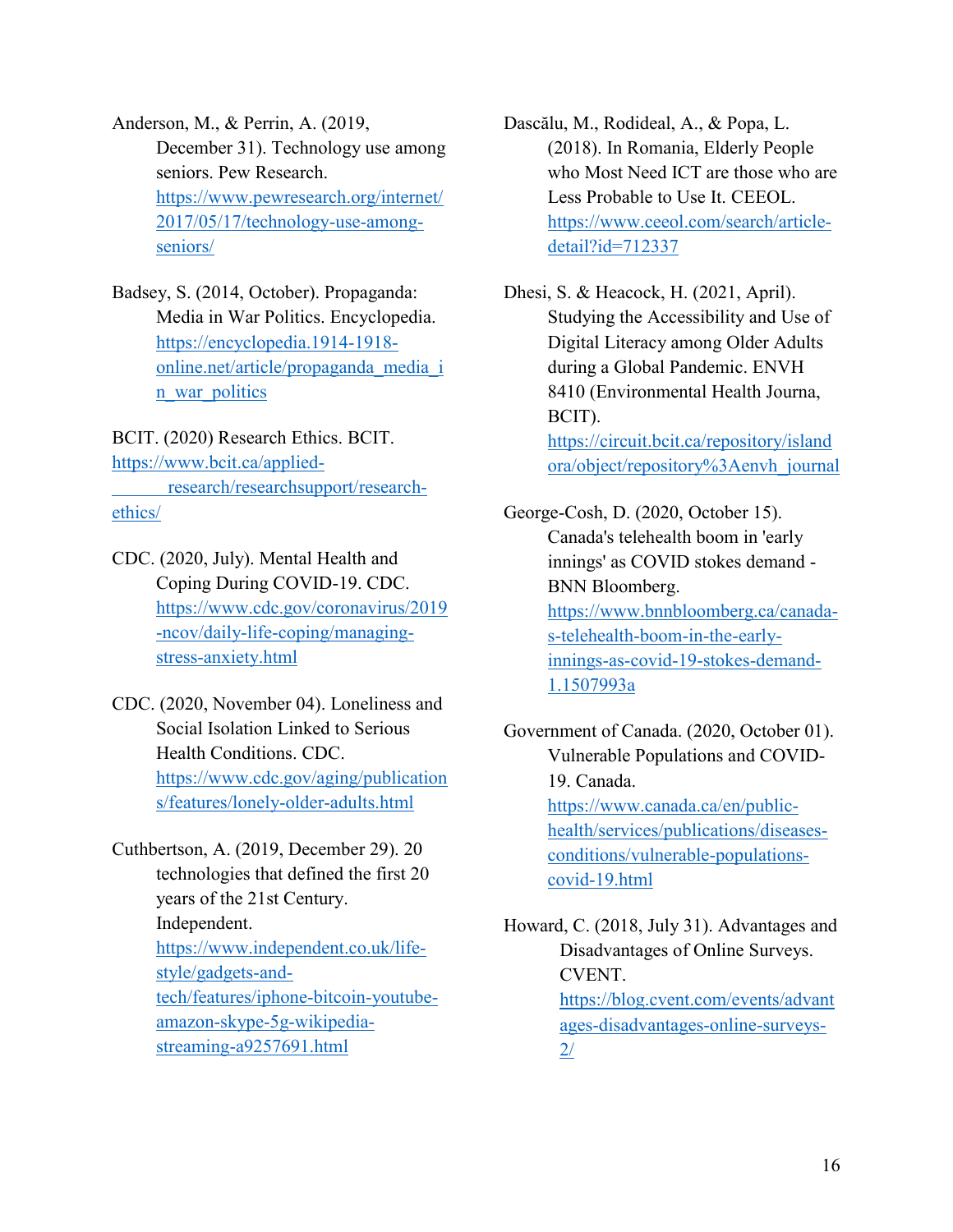Heart, T., & Kalderon, E. (2011, April 11). Older adults: Are they ready to adopt health-related ICT? Science Direct. [https://www.sciencedirect.com/science](https://www.sciencedirect.com/science/article/pii/S1386505611000682) [/article/pii/S1386505611000682](https://www.sciencedirect.com/science/article/pii/S1386505611000682)

Kania-Lundholm, M., & Torres, S. (2015). The divide within: Older active ICT users position themselves against different 'Others'. *Journal of Aging Studies, 35*, 26-36. doi:10.1016/j.jaging.2015.07.008

Lee, T. (2014, June 16). The internet, explained. Vox. [https://www.vox.com/2014/6/16/1807](https://www.vox.com/2014/6/16/18076282/the-internet) [6282/the-internet](https://www.vox.com/2014/6/16/18076282/the-internet)

Melander-Wikman, A. (2008). Ageing well : Mobile ICT as a tool for empowerment of elderly people in home health care and rehabilitation. Diva portal. [http://www.diva](http://www.diva-portal.org/smash/record.jsf?pid=diva2%3A991654&dswid=-2503)[portal.org/smash/record.jsf?pid=diva2](http://www.diva-portal.org/smash/record.jsf?pid=diva2%3A991654&dswid=-2503) [%3A991654&dswid=-2503](http://www.diva-portal.org/smash/record.jsf?pid=diva2%3A991654&dswid=-2503)

- Office of Commissioner of Official Languages. (2020, September 18). Top 5 languages spoken in Canada. Office of the Commissioner of Official Languages. [https://www.clo](https://www.clo-ocol.gc.ca/en/newsletter/2018/top-5-languages-spoken-canada)[ocol.gc.ca/en/newsletter/2018/top-5](https://www.clo-ocol.gc.ca/en/newsletter/2018/top-5-languages-spoken-canada) [languages-spoken-canada](https://www.clo-ocol.gc.ca/en/newsletter/2018/top-5-languages-spoken-canada)
- Personal Communication (Heacock, Helen and Chen, Dale.) (2020, September). Modules 1-4b, Research Methods (ENVH 8400 Curriculum) BCIT Environmental Health.

Schimmele, C., & Davidson, J. (2019, July 10). Evolving Internet Use Among Canadian Seniors. Statistics Canada. [https://www150.statcan.gc.ca/n1/pub/1](https://www150.statcan.gc.ca/n1/pub/11f0019m/11f0019m2019015-eng.htm) [1f0019m/11f0019m2019015-eng.htm](https://www150.statcan.gc.ca/n1/pub/11f0019m/11f0019m2019015-eng.htm)

Statistics Canada. (2015, December 08). 2016 Census of Population questions, long form (National Household Survey). Statistics Canada. [https://www12.statcan.gc.ca/nhs](https://www12.statcan.gc.ca/nhs-enm/2016/ref/questionnaires/questions-eng.cfm)[enm/2016/ref/questionnaires/questions](https://www12.statcan.gc.ca/nhs-enm/2016/ref/questionnaires/questions-eng.cfm) [-eng.cfm](https://www12.statcan.gc.ca/nhs-enm/2016/ref/questionnaires/questions-eng.cfm)

Statistics Canada. (2020, September 29). Demographic estimates by age and sex, provinces and territories. Statistics Canada. [https://www150.statcan.gc.ca/n1/pub/7](https://www150.statcan.gc.ca/n1/pub/71-607-x/71-607-x2020018-eng.htm) [1-607-x/71-607-x2020018-eng.htm](https://www150.statcan.gc.ca/n1/pub/71-607-x/71-607-x2020018-eng.htm)

Sun, X., Yan, W., Wang, Z., Zhang, X., Huang, S., & Li, L. (2020). Internet use and need for digital health technology among the elderly: A cross-sectional survey in China. BMC Public Health. [https://bmcpublichealth.biomedcentral](https://bmcpublichealth.biomedcentral.com/articles/10.1186/s12889-020-09448-0) [.com/articles/10.1186/s12889-020-](https://bmcpublichealth.biomedcentral.com/articles/10.1186/s12889-020-09448-0) [09448-0](https://bmcpublichealth.biomedcentral.com/articles/10.1186/s12889-020-09448-0)

Vimarlund, V., & Olve, N. (2005). Economic analyses for ICT in elderly healthcare: Questions and challenges. *Health Informatics Journal, 11*(4), 309-321. doi:10.1177/1460458205058758

WHO. (2020). #HealthyAtHome. World Health Organization (WHO). [https://www.who.int/campaigns/conne](https://www.who.int/campaigns/connecting-the-world-to-combat-coronavirus/healthyathome/healthyathome---mental-health?gclid=CjwKCAjww5r8BRB6EiwArcckC0LEiO6yMx9D5WqZ2noGb1BVqRUo22CZCGjzwsHnTDFpT4ufM8z9KBoC7r4QAvD_BwE)